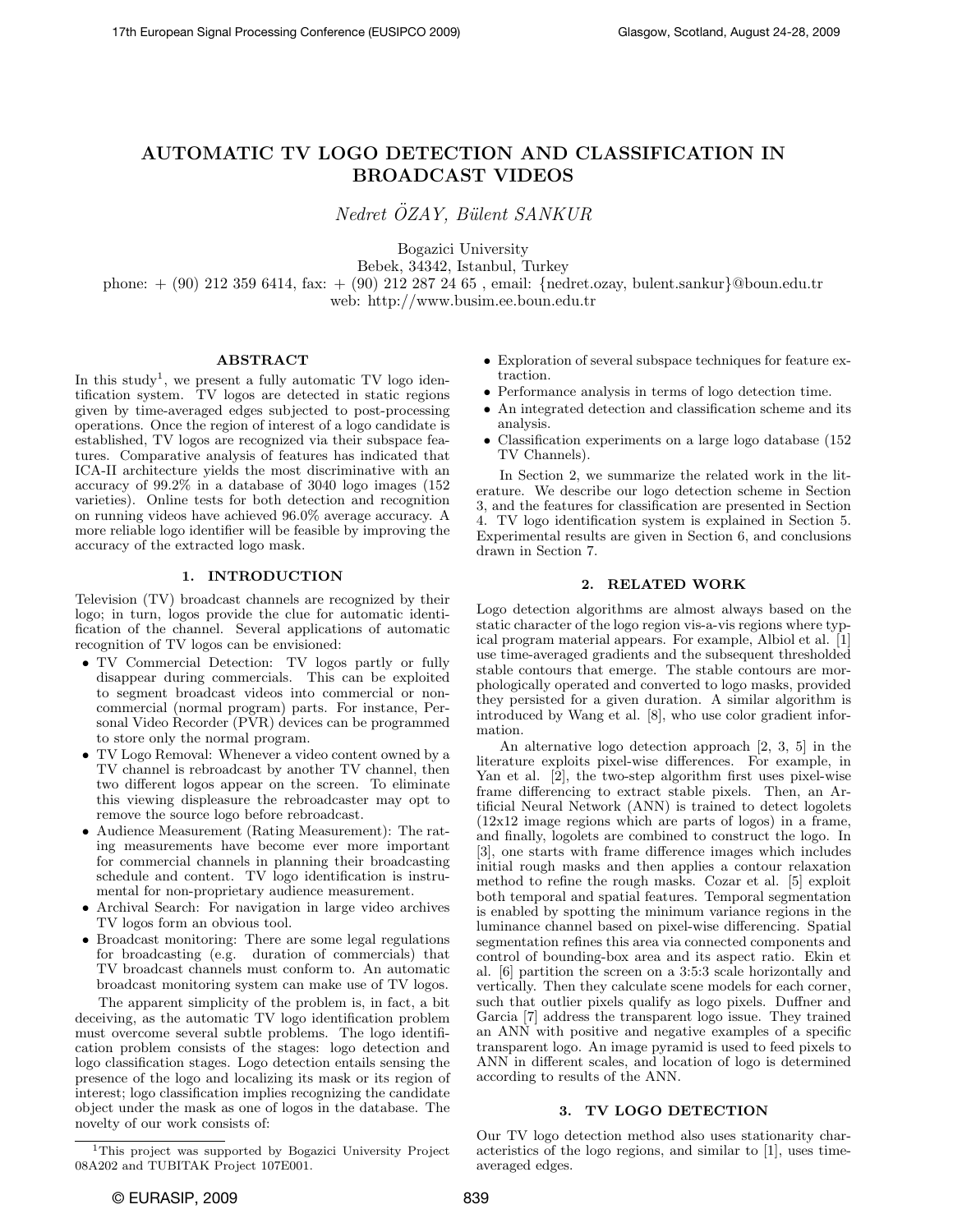

Figure 1: Flowchart of logo detection



Figure 2: a) Edge field of a frame, b) Logo mask, c) Time averaged edge field

As detailed in flowchart (Figure 1), we subsample frames in time at a rate of one frame per second from a broadcast video. Since logos are expected to be found in one of the frame corners, edge field is calculated only in corner regions, averaged over time, and thresholded. Thus stable contours are extracted, and smoothed via morphological operations (i.e. closing, hole filling, opening), and finally they are checked against shape constraints (area, aspect ratio, etc.). Corner regions that satisfy the constraints are promoted to logo candidates. Details of each step of the algorithm are as following:

- Corner regions: Each frame is subdivided in 3:5:3 proportions horizontally and vertically into nine regions [6] and the four corner regions are selected.
- Edge Detection: We opted for Canny edge detection method [10] especially due to its two-tier thresholding. Canny's method uses two thresholds to detect strong and weak edges, and includes the weak edges in the output only if they are connected to strong edges.
- Logo Persistence: The presence of a logo is corroborated if the edge persist from frame to frame. To this effect, a given percentage (say, 0.70) of the edge pixels comprised in the mask region at time  $t - 1$  should survive at time  $t$ . This persistence check step is is illustrated in Figure 2.
- Time-averaged Edges: The edge-field is time averaged as following,

$$
S_i = \alpha S_{i-1} + (1 - \alpha) E_i : \begin{cases} \alpha = \frac{i-1}{i}, & \text{if } i \leq n_{ref} \\ \alpha = \frac{n_{ref}-1}{n_{ref}}, & \text{otherwise} \end{cases}
$$

where i is the frame index,  $E_i$  is edge-field,  $S_i$  is timeaveraged edge field,  $n_{ref}$  is logo mask refresh parameter, which guarantees that the weight of current frame would not fall to a negligible level. We have used  $n_{ref} = 20$  in our experiments that would enable refreshing of the logo in a reasonable time, in less than one minute.

- Thresholding: The time-averaged edge-field is binarized via hysteresis thresholding method. First strong edges are obtained with a high threshold value, then weak edges are included provided they are connected to strong edges.
- Morphological Operations: We apply closing to merge neighboring pixel groups, hole filling to prevent deformation of logo mask after opening, and finally opening to remove noise in the background. We have found useful to apply two-stage morphological operations differing in size of the structuring elements. First, bigger structuring elements are used in closing and opening, and if no logo mask is found then the operations are repeated with smaller structuring elements. For example, in our experiments we used disk structuring elements with radius  $r=5$ as big structuring element and  $r=3$  as small structuring element.
- Shape Constraints: TV logos possess typical shape characteristics, the basic ones being the limited ranges of their area and aspect ratio. These constraints are used to eliminate improbable shapes. Furthermore logos should be sufficiently distanced from frame boundaries.
- Logo Mask Stability: The final check consists in the stability of the logo, which means that the candidate mask should not change beyond a tolerance in area, in its coordinates and in the size of the bounding box throughout the logo search sequence.

All logo regions of interest under the detected mask are then subjected to the recognition scrutiny, hence fed to the classifier.

## 4. TV LOGO CLASSIFICATION

To elaborate on the feature types and classification scheme we represent the (logo) image as  $I(i, j)$ . The logo images are lexicographically ordered and they constitute the data matrix  $X$ . For example, for logo images of size  $32x32$  and the 2280 logo images, the  $X$  matrix measures 1024x2280.

We have comparatively assessed the performance of the following feature sets, namely, grid descriptors(GD), Principal Component Analysis (PCA) features, Independent Component Analysis (ICA) features (both architecture I and II), Nonnegative Matrix Factorization (NMF) features, and finally Discrete Cosine Transform(DCT). In all experiments, we have used Support Vector Machines (SVMs) as classifier, and used LibSVM [11] software package. LibSVM uses oneversus-one method for multi-class classification, which constructs  $C(C-1)/2$  SVMs for classification of C logo classes and the winner is decided by max-wins voting mechanism. The SVMs are trained in linear mode.

#### 4.1 Grid Descriptors(GD)

The object image(pixels within the bounding box of the logo mask) is projected onto a fixed-size grid as illustrated in Figure 3. The features are simply the average pixel values in each grid cell, essentially, macro-pixels corresponding to grid cell size. These macro-pixels are computed as

$$
\theta_{kl} = \frac{1}{|C_{kl}|} \sum_{(i,j) \in Cell_{kl}} I(i,j) \qquad k = 1 \dots K, \quad l = 1 \dots L
$$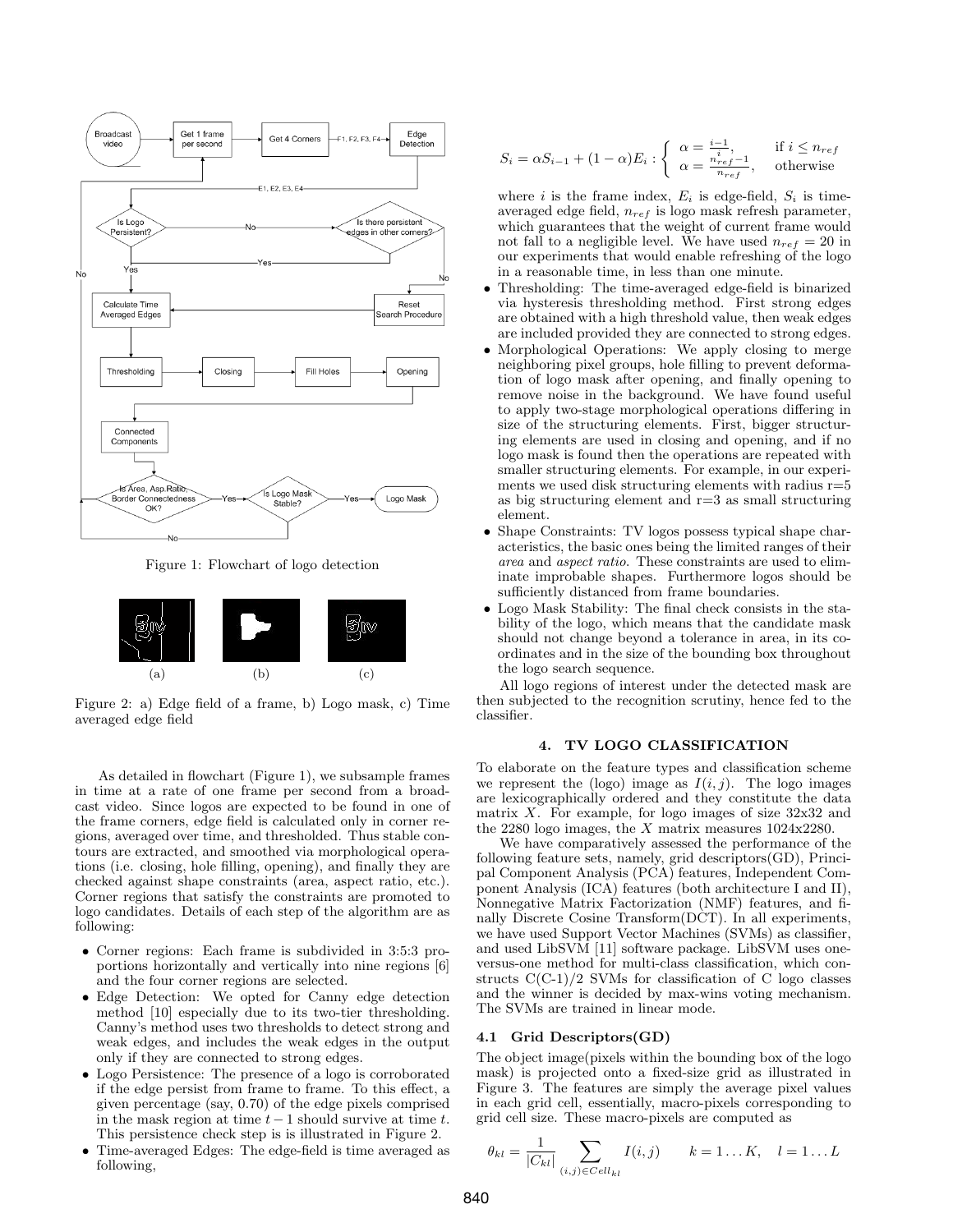

Figure 3: A grid example

where  $|C_{kl}|$  is the number of pixels in each cell, and number of cells is KxL. The GD feature vector becomes the lexicographic listing of the  $M$  macro-pixels. For color images, the macro-pixels will be listed as follows:

$$
\theta_{grid} = [\theta_{R,11} \dots \theta_{R,KL} \quad \theta_{G,11} \dots \theta_{G,KL} \quad \theta_{B,11} \dots \theta_{B,KL}]
$$

Notice that one may need to interpolate the logo region to match it with the grid dimensions. Finally, reducing any logo region onto a given macro-pixel vector size will be instrumental in data-driven algorithms (PCA, ICA etc.) that necessitate fixed sized vector representation.

#### 4.2 Principle Component Analysis (PCA)

The sample covariance matrix was estimated using logo training data and the principal components calculated. The number r of eigen-logo images kept represented 95% of the variance. The PCA features were obtained by projecting the grid features onto the matrix of eigen-images, so that  $\theta_{PCA} = P_{PCA}\theta_{grid}$ 

#### 4.3 Non-Negative Matrix Factorization (NMF)

While PCA admits both additive and subtractive components, NMF factorizes data matrices under the constraint of non-negative basis vectors and coefficients. This leads to parts-based representation of images.

The factorization of  $V \approx WH$  yields basis vectors W and coefficient vectors  $H$ . The logo image is then represented as  $\theta_{NMF} = (W^T W)^{-1} W^T \theta_{grid}$ . The dimensionality r of the  $Mxr$  W matrix must be chosen to satisfy the discrimination ability.

#### 4.4 Independent Component Analysis (ICA)

 $ICA$  decomposes a data matrix,  $X$ , into statistically independent source  $W$ , or mixing coefficient,  $H$ , vectors according to the chosen architecture. In ICA architecture I, X has logo images in its rows, and statistically independent, spatially local and sparse basis vectors are obtained. In ICA architecture II, statistically independent coefficients are obtained. For architecture II, the logo feature vectors become  $\theta_{ICA} = W^{-1} \theta_{grid}$ , where  $W^{-1}$  is the un-mixing matrix. Notice that ICA algorithm is often preceded by the vector size reduction operation via PCA; however, this step is not explicitly shown in the above formula.

### 4.5 Discrete Cosine Transform (DCT)

Feature vectors for logos are extracted by considering the r low-index coefficients via zigzag scan that take place in the upper left corner of the transform matrix. These coefficients are taken over several sub-blocks that partition the detected region. The corresponding feature vector consists of the concatenation low-indexed DCT coefficients belonging to the sub-blocks.

#### 5. TV LOGO IDENTIFICATION SYSTEM

Figure 4 details the steps of the logo identification from a given video input. The scheme first extracts the logo mask



Figure 4: Flowchart of logo identification system

followed by feature extraction and multi-class SVM classification. For each tested frame we get the p highest scoring candidates from SVM and store their scores in the likelihood vector  $\lambda_c(t)$ ;  $c = 1, \ldots, C$ , where t is the tested frame index. In the decision system, scores for T frames are accumulated and decision of the system is determined according to the highest score, as following

$$
c = arg\ max \left[ \sum_{t=1}^T \lambda_c(t) \right]
$$

There are several measures to render this decision robust.

- First, since expected corner for each TV logo is known, a corner verification is applied to SVM predictions in order to filter out inconsistent predictions.
- Second, we consider several variations of the mask, that is, we shift the current mask  $\Delta k$  pixels (up, down, left, and right), enlarge it by  $\Delta k$  pixels (up, down, left, right, horizontally, vertically, and both directions) and shrink it by  $\Delta k$  pixels (up, down, left, right, horizontally, vertically, and both directions). However, we can skip testing all the variations if the score that the edge mask yields is sufficiently high.
- Thirdly, we preserve the highest scoring logo mask from previous frames (i.e.  $L_{best}$ ), and make queries to SVM using both the best mask from the past and with the current mask.
- Fourth, the decision of the system (i.e. identified logo) should persist for  $n_{repeat}$  consecutive frames.
- Fifth, cumulative SVM probability value for T frames should be above a certain threshold value.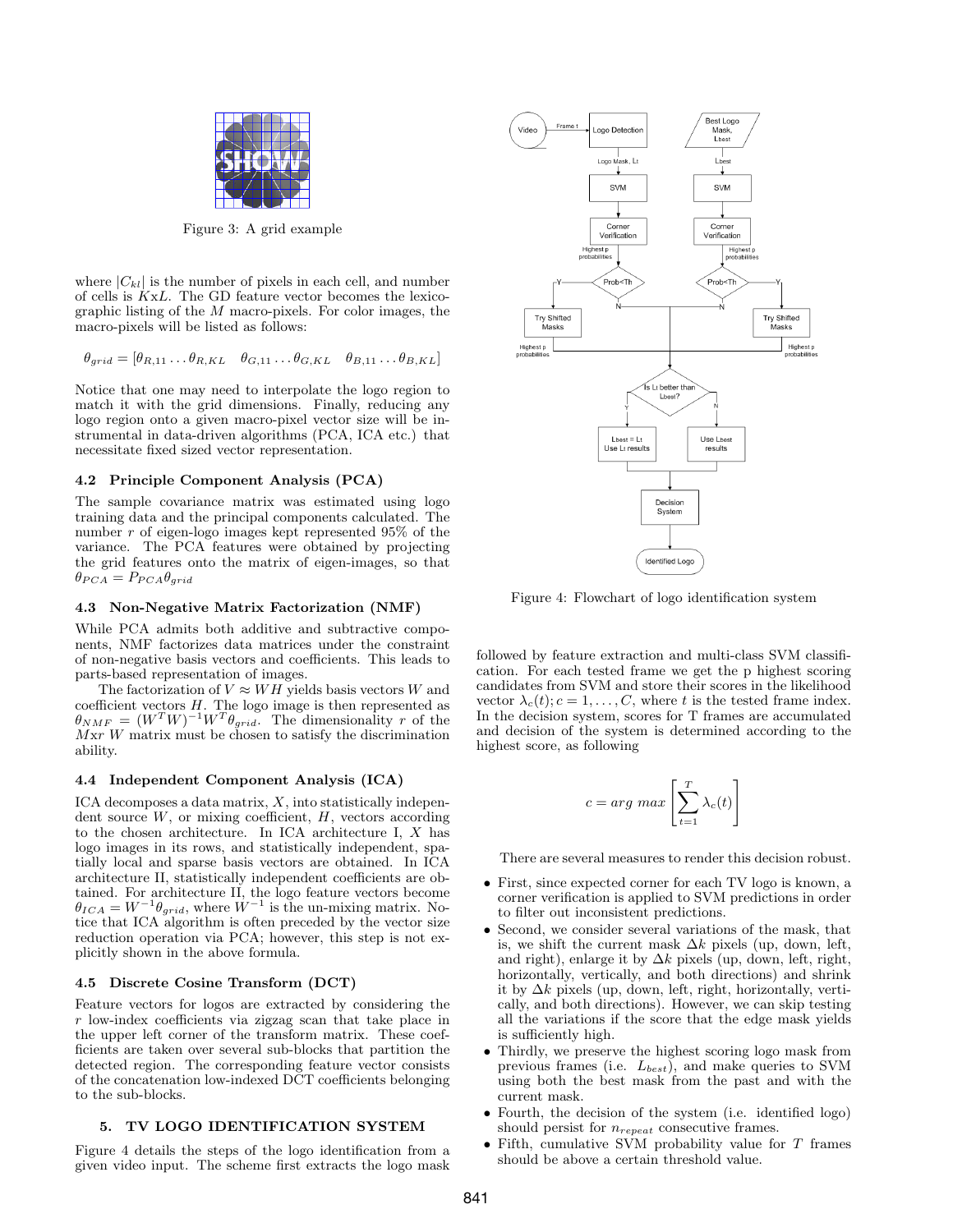| Image Size | GD   | PCA, NMF, ICA1, and ICA2 | $_{\mathrm{DCT}}$ |
|------------|------|--------------------------|-------------------|
| 8x8        | 64   | 27                       | 64                |
| 16x16      | 256  | 61                       | 128               |
| 32x32      | 1024 | 100                      | 128               |
| 8x8        | 192  | 43                       | 192               |
| 16x16      | 768  | 82                       | 384               |
| 32x32      | 3072 | 121                      | 384               |

Table 1: Sizes of feature vectors for gray-scale (first 3 rows) and colour images (last 3 rows)

### 6. EXPERIMENTS AND RESULTS

#### 6.1 Best Feature Set

A first group of experiments is conducted on TV logo images in order to determine best feature set for classification of logo images. For this purpose, we considered logos from 152 different channels and collected 20 samples for each TV channel, in total 3040 logo images. Logo database(DB) includes many similar (Figure 5.a) and transparent logos (Figure 5.b) as shown in Figure 5. Out of 20 samples, we used 15 of them for training and 5 for testing. We have used both gray-scale and rgb images to evaluate the contribution, if any, of color information.

We first investigated the feature set, namely, GD, PCA, NMF, ICA1, ICA2, and DCT features. The PCA features were determined on the basis of 95% energy content. The sizes of the NMF, and ICA feature vectors were selected the same as that of the PCA for a fair comparison. DCT is applied to 8x8 subblocks and the feature vectors are formed by the concatenation of low-indexed DCT coefficients of each subblock. Sizes of feature vectors are listed in Table 1, where leftmost column shows the size of logo images (i.e. macro-pixels or grid size). The multi-class SVM was trained with 2280 samples and tested with 760 images. Results of the experiments are shown in Table 2. Comparative analyses indicate that the best performance is obtained by using ICA2 feature on 32x32 colour logo images with an accuracy of 99.21% (i.e. 754/760).



Figure 5: Difficult TV logo cases a) Similar looking logos, b) Transparent logos

#### 6.2 Identification Experiments

A second group of experiments is conducted on broadcast videos in order to test the proposed logo detection and identification method. In total 240 video samples were collected from 12 different TV channels. Each sample is one minute duration and is in CIF format (i.e. 352x288). Logo identification becomes more challenging problem for shorter video durations. While many works in literature have performed experiments over long-duration video records (e.g. 30 minutes or longer) we experimented with much shorter video records to achieve a more realistic application. In addition

| Image Size | GD    | PCA   | NMF   | DCT   | ICA1  | ICA2  |
|------------|-------|-------|-------|-------|-------|-------|
| 8x8        | 95.39 | 93.68 | 86.71 | 91.45 | 91.45 | 95.26 |
| 16x16      | 97.24 | 96.71 | 91.58 | 96.84 | 94,34 | 97.37 |
| 32x32      | 97.76 | 97.63 | 94.74 | 97.24 | 96.05 | 97.37 |
| 8x8        | 96.32 | 95.13 | 92.37 | 95.66 | 95.66 | 97.50 |
| 16x16      | 98.03 | 97.50 | 97.50 | 97.37 | 96.97 | 98.68 |
| 32x32      | 98.29 | 98.29 | 97.63 | 97.50 | 97.63 | 99.21 |

Table 2: Classification Test Results for gray-scale (first 3 rows) and colour images (last 3 rows)



Figure 6: Cumulative logo detection histogram

we addressed several challenging situations. These include absence of motion in the scene, overlapping TV logos, and program name text and program logos in other corners.

Since logo detection is a time-critical operation, we measured the time of the first detection of logos in each video sample. The logo detection performance of the proposed system is shown in Figure 6 as the cumulative histogram, where the horizontal axis is the epoch from the start of the logo search process. It can be seen that in 90 percent of videos a logo is detected within 15 seconds, and that 99.17% (238/240) of them found within 1 minute. Logo identification results for various TV channels are given in Figure 7. Notice that these accuracies reflect both logo mask detection performance and that of recognition within this mask. While half of the channels score almost 100%, the average accuracy remains at 96.03%. There are two main cases for the poor performance instances. The first case is when there is no motion in the video and the background is very complex, confounding mask extraction (Figure 8a). The second case is the presence of the alternate static contours (e.g. text lines, etc.) in the proximity of the actual logo (Figure 8b). In this case, edges of those static contours become connected to the edges of TV logo and lead to deformations in the logo mask.



Figure 7: Logo identification results